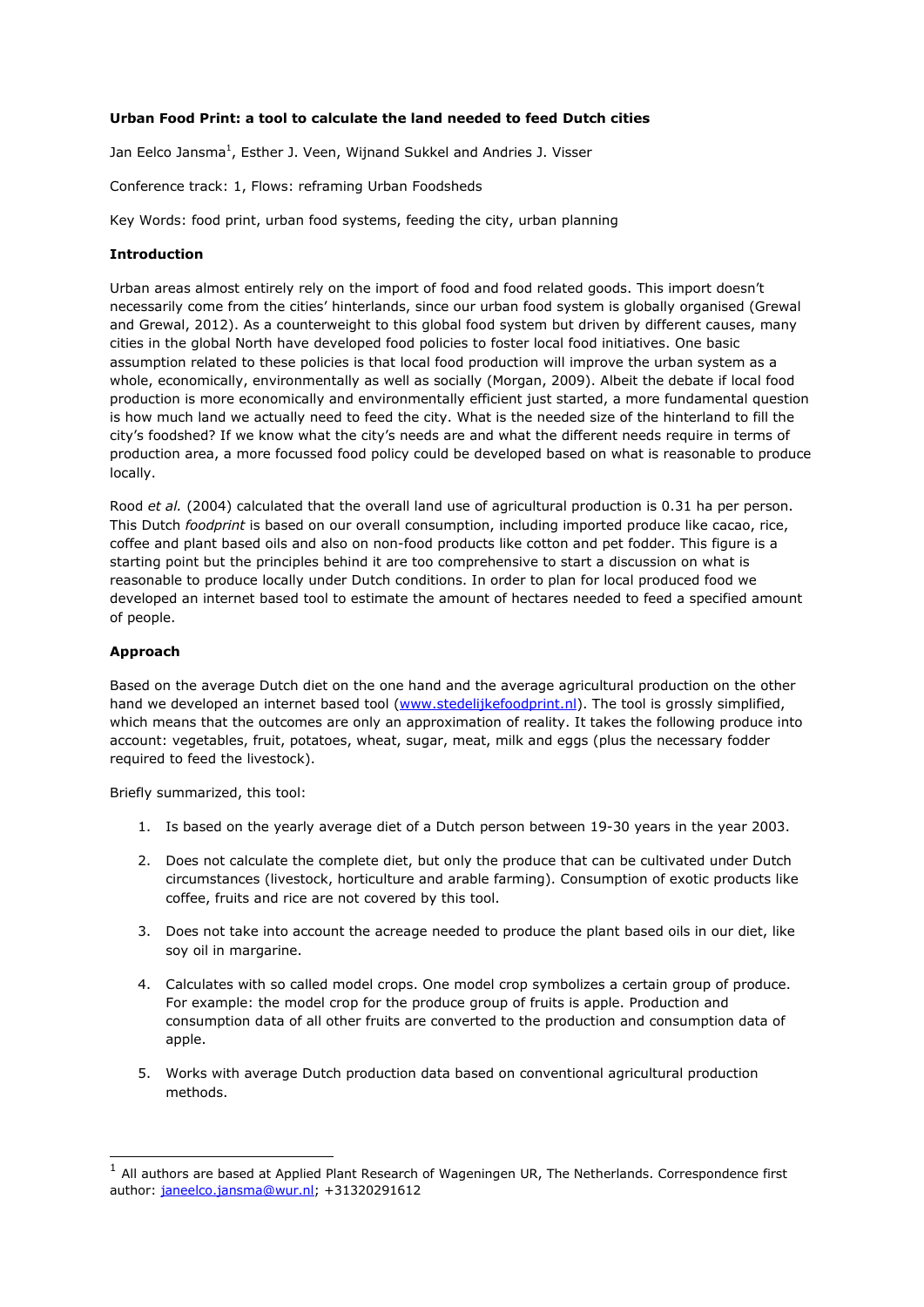- 6. Functions with processed food that is traced back on one ingredient, like cheese (milk), chips (potato) or bread (grain). Not taken into account are the complex multi-ingredient part of our diet like pizza or cakes.
- 7. Takes the loss of produce within the food chain (to a certain degree) into account.
- 8. Takes the necessary concentrate to feed the livestock partly (approximately 60%) into account.

The tool is based on the databases created and described in Jansma *et al.* (2012) and uses the consumption figures of Hulshof *et al.* (2004).

### **Results and conclusions**

The tool estimates that to feed 18 persons one ha of agricultural production is needed. So a city of 100,000 dwellers needs 5,645 ha to be fed. This figure is an under estimation of the reality because of the assumptions made. Rood *et al.* (2004) come with an overall figure of 0.31 ha per person (or three persons per ha). The big gap between both figures can be explained by the fact that Rood *et al.* (2004) based their figure on the complete diet, including all imported products and non-food products. Moreover, the agricultural production per ha in the Netherlands belongs to the global top (Worldbank, 2013). In the tool we converted some of the imported products to Dutch conditions and in that way we 'lost' ha.

We see the tool as a starting point in the debate on what could be produced locally. It could help to underpin and plan for a local food provision area for the city. The tool shows that the production of fresh produce (vegetables and fruits) is less land consuming than the production of grains and animal based proteins. This evokes a more focused discussion on the various types of flows structuring the urban food system. Van der Schans and Wiskerke (2012) introduce the 19<sup>th</sup> century *Von Thunen model*, in which the pattern of agricultural land use changes with the distance to the urban center. In this model fresh, perishable, high volume and thus less transportable and storable products filled the pattern in the city's fringe. The *Von Thunen model* reconsidered could help to plan the metropolitan landscape of the 21th century as Van der Schans and Wiskerke (2012) argue.

The tool also underlines the discussion on the diet of the global North. Nearly three of a quarter of the land is needed to produce the animal based protein in our diet. Jansma *et al.* (2012) argue that more of the daily food basket could be produced locally if consumers behavior changes towards less meat consumption and more in season products.

The tool isn't finished yet. We would like to add different diets (vegetarian) and production conditions (organic or high yielding hydroponic production) in the model. The model could also be adjusted for non-Dutch conditions, like different climate zones or diets.

# **References**

Grewal, S.S., P.S. Grewal, 2012. Can cities become self-reliant in food? Cities (1-2012): 1-11.

Hulshof, K.F.A.M., Ocké, M.C., van Rossem, C.T.M., Buurma-Rethans, E.J.M., Brants, H.A.M., Drijvers, J.J.M.M. and ter Doest, D., 2004. Resultaten van de voedselconsumptie peiling 2003, RIVM rapport 350030002/2004. 111 pp. (in Dutch)

Jansma, J.E., W. Sukkel, E.S.C. Stilma, A.C.J van Oost, and A.J. Visser, 2012. The impact of local food production on food miles, fossil energy use and greenhouse gas (GHG) emission: the case of the Dutch city of Almere (p 307-321). In: Sustainable food planning; evolving theory and practice; A. Viljoen and J.S.C Wiskerke (eds), Wageningen Academic Publishers, Wageningen, 598 pages.

Morgan, K., 2009. Feeding the city: The Challenge of Urban Food Planning. International Planning Studies: 14:4 (2009): 341-348.